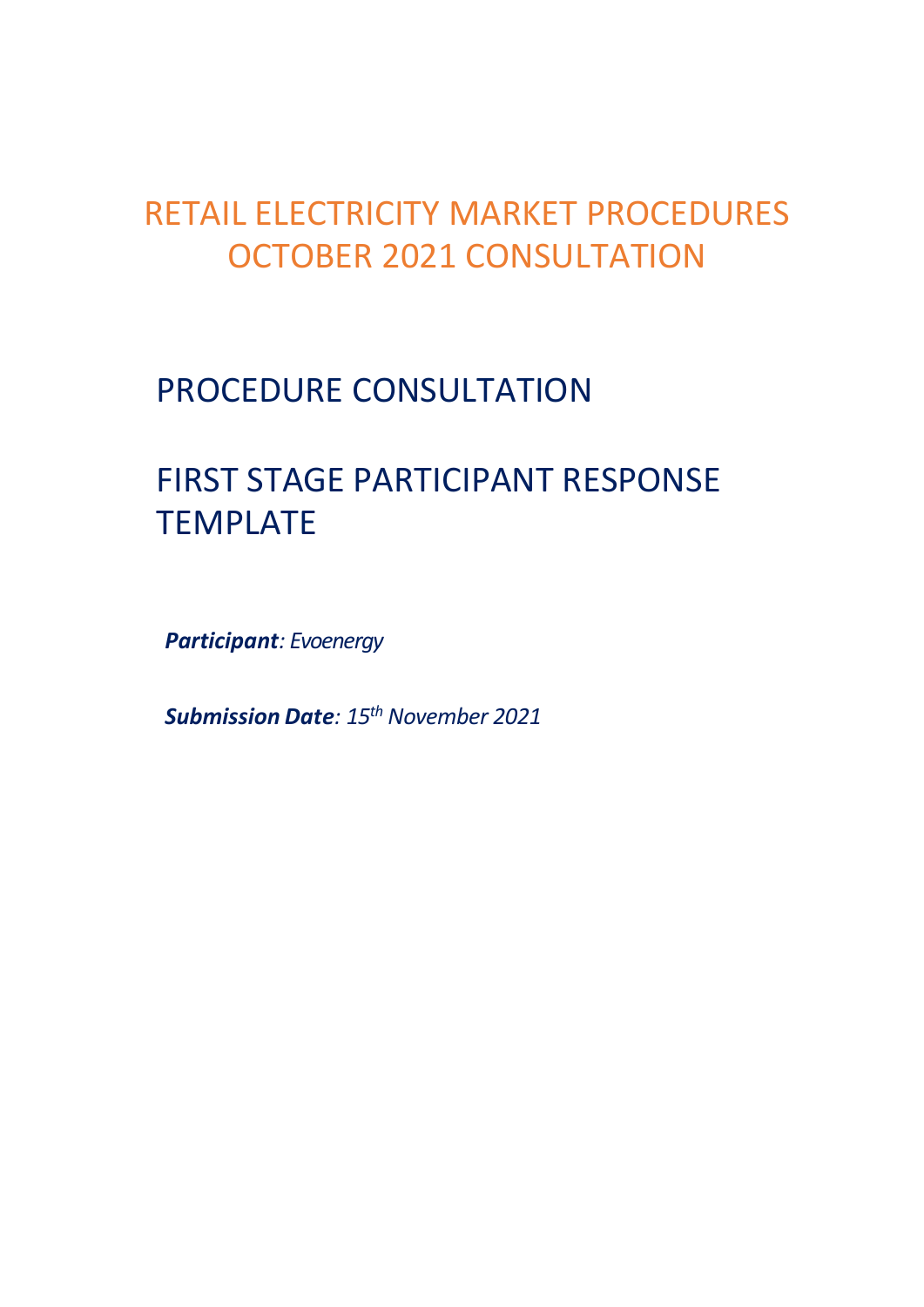#### Table of Contents

| 1.  |                                                                                                   |  |
|-----|---------------------------------------------------------------------------------------------------|--|
| 2.  |                                                                                                   |  |
| 3.  |                                                                                                   |  |
| 4.  |                                                                                                   |  |
| 5.  |                                                                                                   |  |
| 6.  |                                                                                                   |  |
| 7.  |                                                                                                   |  |
| 8.  |                                                                                                   |  |
| 9.  | MSATS Procedures: Consumer Administration and Transfer Solution (CATS) Procedure Principles and   |  |
| 10. | MSATS Procedures: Procedure for the Management of Wholesale, Interconnector, Generator and Sample |  |
| 11. | Metrology Procedure: Part B - National Electricity Market (Metrology Procedure: Part B)12         |  |
| 12. |                                                                                                   |  |
| 13. |                                                                                                   |  |
| 14. | Retail Electricity Market Procedures - Glossary and Framework (Glossary/Framework)13              |  |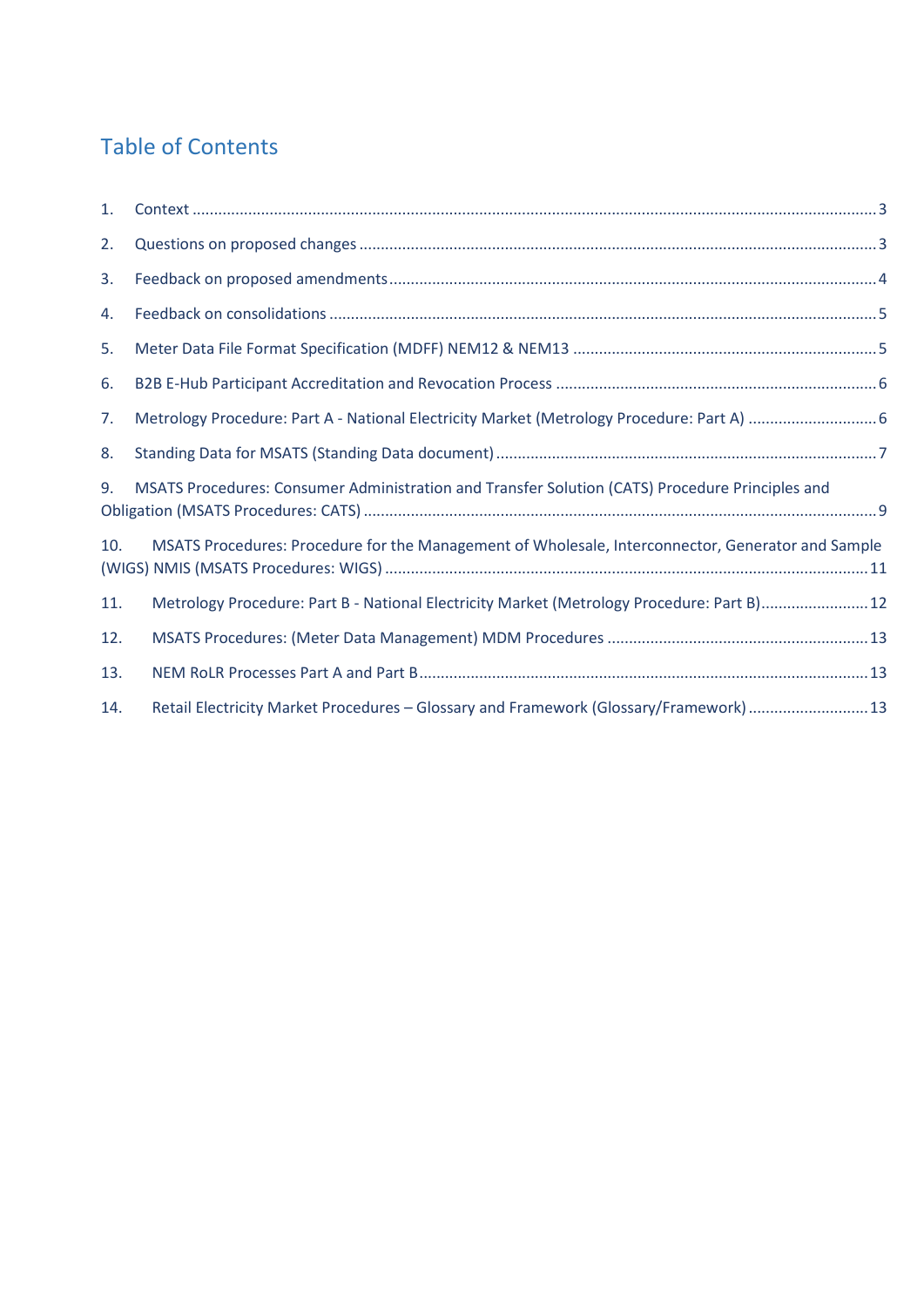#### **1. Context**

This template is to assist stakeholders in giving feedback about the changes detailed in the initial draft procedures associated with the Retail Electricity Market Procedures October 2021 consultation.

The changes being proposed are because of NER rule changes which have occurred requiring changes to AEMO's Retail Electricity Market Procedures and the following proposed changes by proponents and AEMO to implement recommended process improvements.

#### **2. Questions on proposed changes**

<span id="page-2-1"></span><span id="page-2-0"></span>

| <b>Heading</b>                                                                                                                                                                                                                                                                                                                                                          | <b>Participant Comments</b>                                          |
|-------------------------------------------------------------------------------------------------------------------------------------------------------------------------------------------------------------------------------------------------------------------------------------------------------------------------------------------------------------------------|----------------------------------------------------------------------|
| Does your organisation support the proposals contained in the Issues Paper? If not, please specify areas in which your<br>organisation disputes AEMO's assessment (include ICF reference number) of the proposal and include information that<br>supports your rationale why you do not support AEMO's assessment.                                                      | Yes.                                                                 |
| Are there better options to accommodate the change proposals that better achieve the required objectives? What are<br>the pros and cons of these options? How would they be implemented?                                                                                                                                                                                | No Comment.                                                          |
| What are the main challenges in adopting these proposed changes? How should these challenges be addressed?                                                                                                                                                                                                                                                              | Costly system and extensive<br>business process changes<br>required. |
| Do you have any further questions or comments in relation to the proposals described above?                                                                                                                                                                                                                                                                             | No.                                                                  |
| Does your organisation have any feedback / suggestions that closely relates to the scope or impacts this consultation,<br>but the nature of the feedback / suggestion warrant further investigations / discussion? If so, please include your<br>feedback / suggestions. Please note that this feedback will be reviewed by AEMO at a later date, therefore will not be | No comment.                                                          |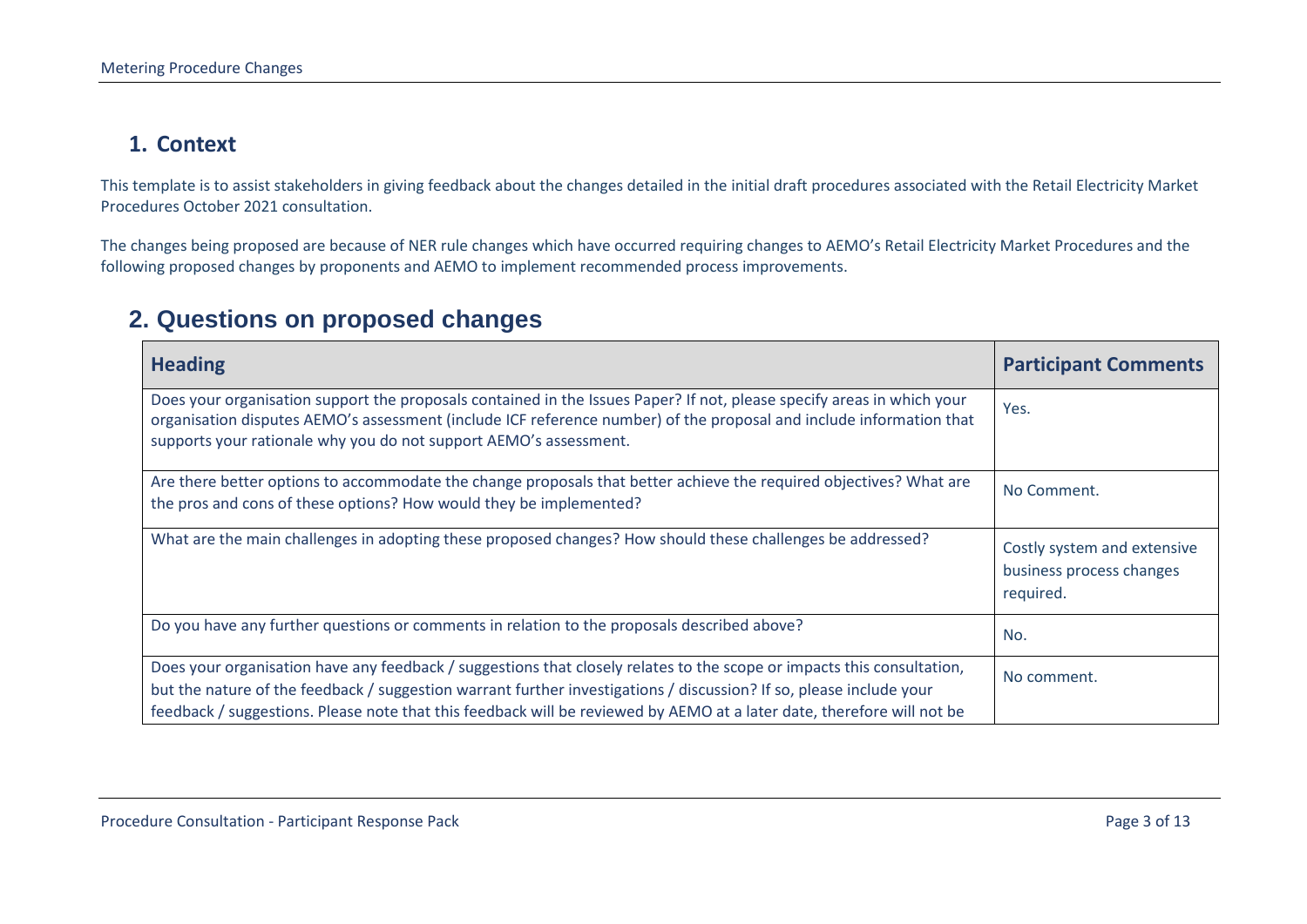| <b>Heading</b>                                                                                                                                                                                         | <b>Participant Comments</b> |
|--------------------------------------------------------------------------------------------------------------------------------------------------------------------------------------------------------|-----------------------------|
| used for this consultation. AEMO will complete a preliminary assessment of the feedback assess the feedback and it may<br>then form part of another consultation or the annual prioritisation process. |                             |

## **3. Feedback on proposed amendments**

<span id="page-3-0"></span>

| <b>Document</b>                                                                                                                                                      | <b>Participant Comments</b>                                                                     |
|----------------------------------------------------------------------------------------------------------------------------------------------------------------------|-------------------------------------------------------------------------------------------------|
| B2B E-Hub Participant Accreditation and Revocation Process (CIP_045 B2B E-Hub Participant<br><b>Accreditation Procedure Clarification)</b>                           | Agree with changes as it adds clarity and minimises<br>manual intervention.                     |
| Consumer Administration and Transfer Solution (CATS) Procedure Principles and Obligation<br>(MSATS Procedures: CATS) (CIP_050 NREG and GENERATR NMI Classifications) | Agree with changes as it adds clarity.                                                          |
| Meter Data File Format Specification (MDFF) NEM12 & NEM13 (CIP 042 Reason Code)                                                                                      | Agree with changes as it adds clarity.                                                          |
| Metrology Part A (CIP 046 Clarification of Clause 12.5, CIP 048 Reference to AS60044)                                                                                | Agree with changes as it adds clarity and meaning to<br>clauses. It also aligns accountability. |
| Standing Data for MSATS (Standing Data document) (CIP_049 Controlled Load Enumerations,<br>CIP_053 GPS Coordinates Minimum Standard)                                 | Agree with changes as it adds clarity.                                                          |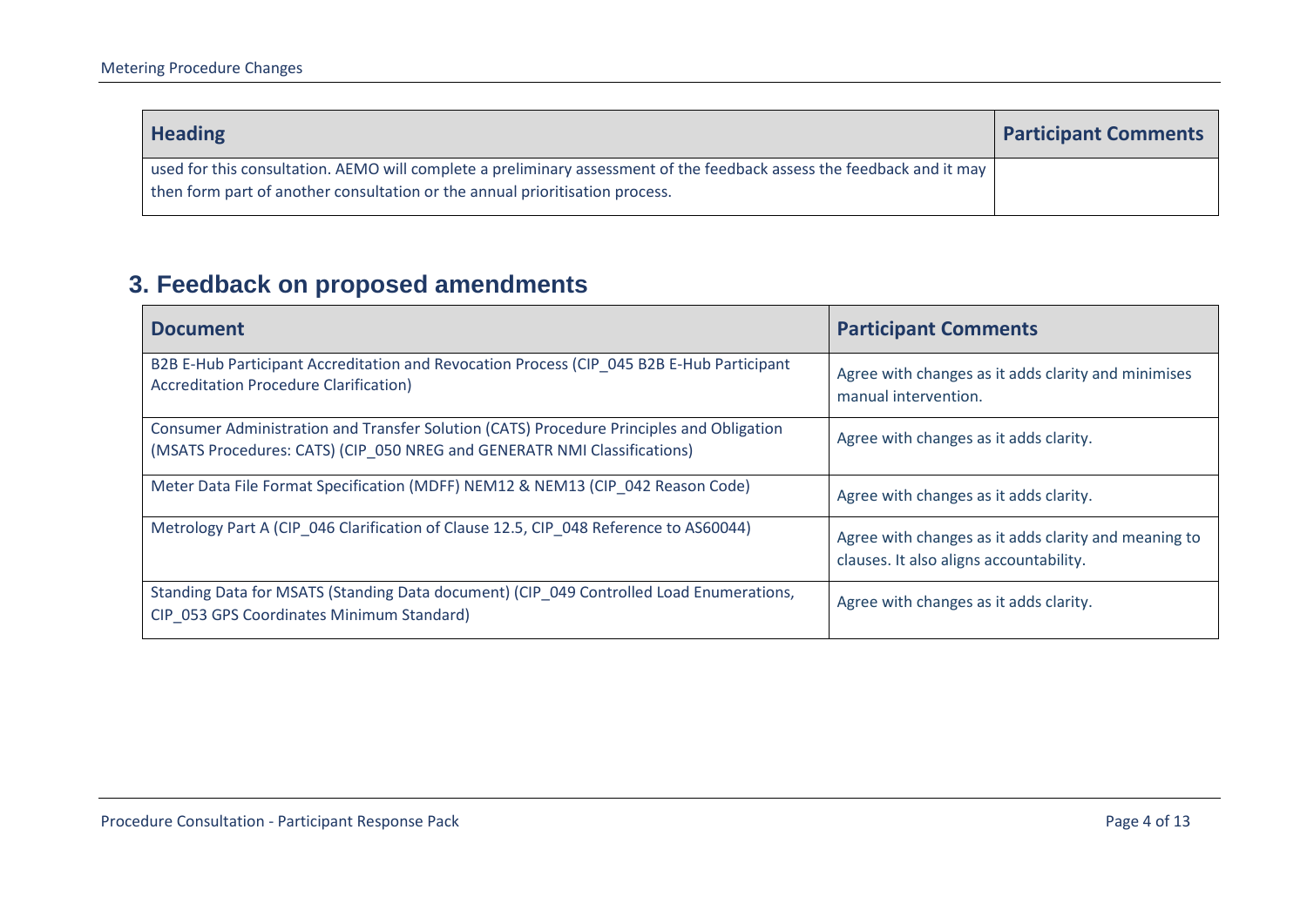#### **4. Feedback on consolidations**

| <b>Document</b>                                                                        | <b>Clause</b> | <b>Participant Comments</b> |
|----------------------------------------------------------------------------------------|---------------|-----------------------------|
| <b>CATS</b>                                                                            |               | Agree with changes.         |
| <b>WIGS</b>                                                                            |               | Agree with changes.         |
| <b>Metrology Part A</b>                                                                |               | Agree with changes.         |
| <b>Metrology Part B</b>                                                                |               | Agree with changes.         |
| <b>MSATS Procedures: MDM Procedures</b>                                                |               | Agree with changes.         |
| NEM RoLR Processes Part A and Part B                                                   |               | Agree with changes.         |
| Retail Electricity Market Procedures - Glossary and Framework (Glossary and Framework) |               | Agree with changes.         |
| <b>Standing Data document</b>                                                          |               | Agree with changes.         |

#### <span id="page-4-0"></span>**5. MDFF NEM12 & NEM13**

<span id="page-4-1"></span>

| <b>Section</b> | <b>Description</b>                 | <b>Participant Comments</b>                                                           |
|----------------|------------------------------------|---------------------------------------------------------------------------------------|
| 3.3.1(b)       | Grammatical error.                 | Fullstop and space at beginning of clause should be removed.                          |
| Appendix       | Grammatical error - Reason Code 3. | Add fullstop at end of "e.g. pandemic." to align with remainder of table<br>standard. |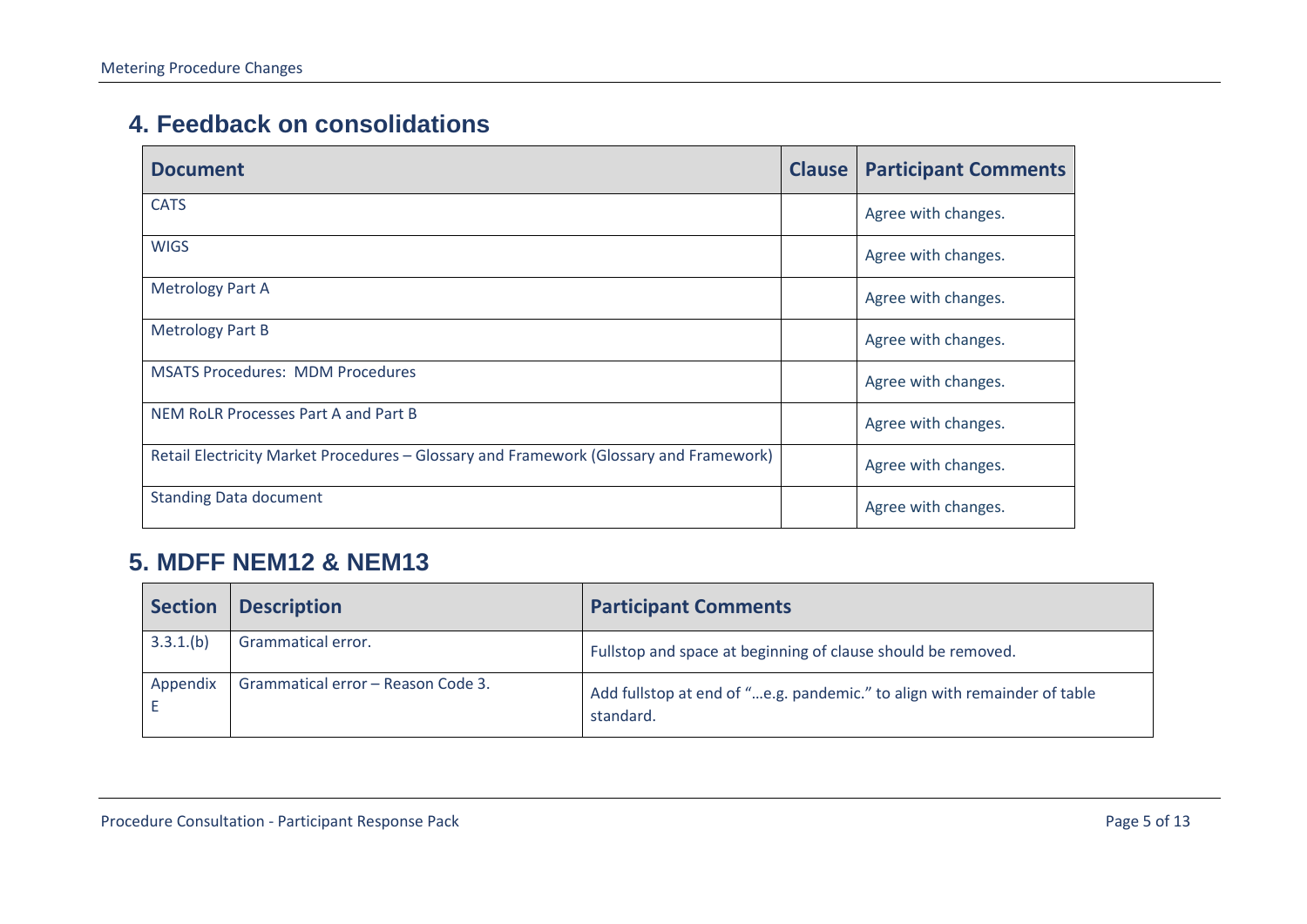| <b>Section</b> | <b>Description</b>                      | <b>Participant Comments</b>                                                                    |
|----------------|-----------------------------------------|------------------------------------------------------------------------------------------------|
|                |                                         | Also is there a space or carriage return after metering or is that just a PDF<br>format issue? |
| Appendix<br>Ε  | Grammatical error - Reason Code 67.     | Add fullstop at end of "customer tranfer" to align with remainder of table<br>standard.        |
| Appendix       | Grammatical error - Reason Code 4 & 16. | Remove fullstops at end of Description to align with remainder of table<br>standard.           |

#### **6. B2B E-Hub Participant Accreditation and Revocation Process**

| Section | <b>Description</b> | <b>Participant Comments</b> |
|---------|--------------------|-----------------------------|
|         |                    | No comments.                |

### **7. Metrology Procedure: Part A - National Electricity Market (Metrology Procedure: Part A)**

<span id="page-5-1"></span><span id="page-5-0"></span>

|      | Section   Description       | <b>Participant Comments</b>           |
|------|-----------------------------|---------------------------------------|
| 12.4 | Part (b)(i), (ii) and (iii) | Suggest the following wording change. |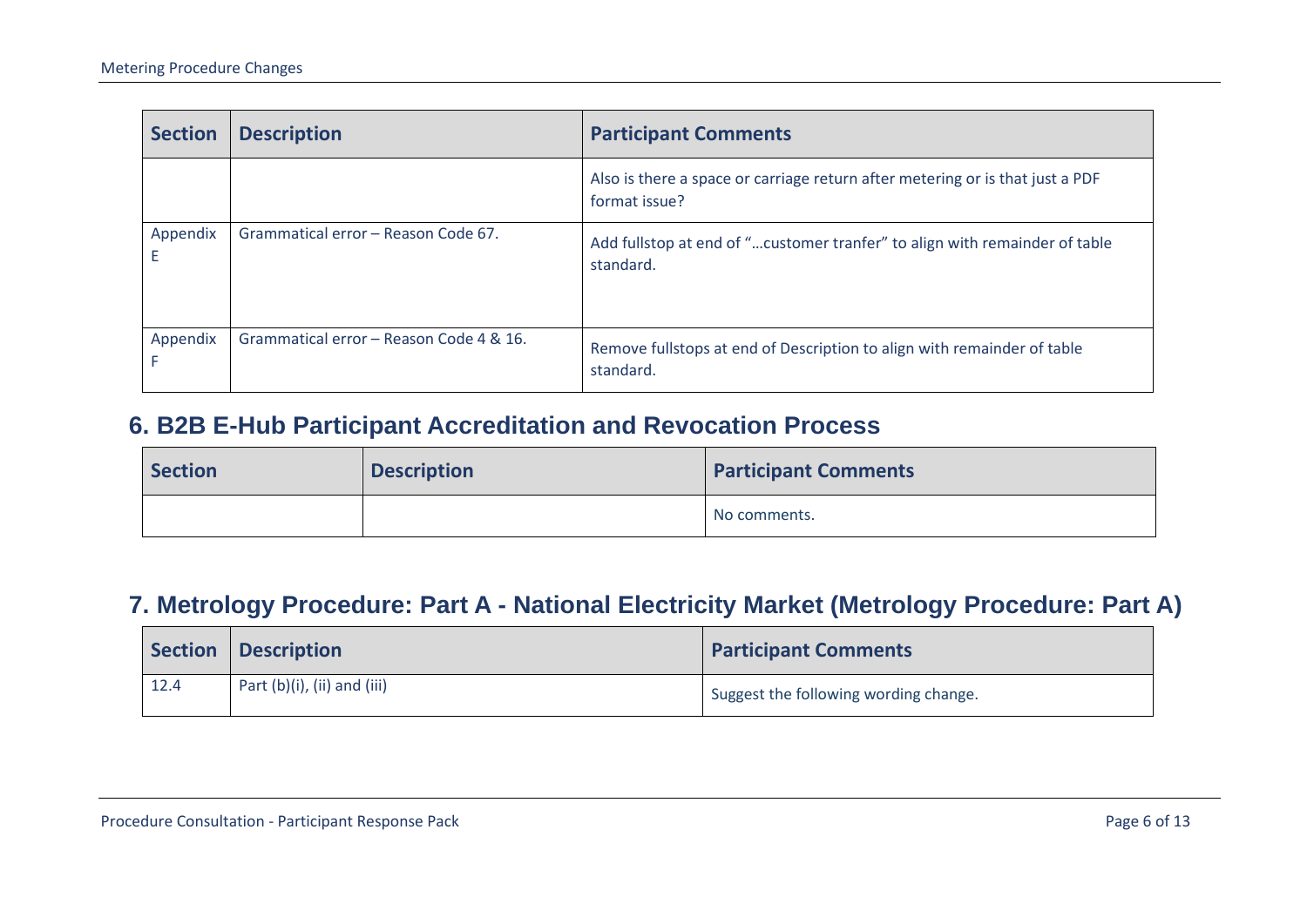| <b>Section</b> | <b>Description</b>                   | <b>Participant Comments</b>                                                                                                                                                                                                                                               |
|----------------|--------------------------------------|---------------------------------------------------------------------------------------------------------------------------------------------------------------------------------------------------------------------------------------------------------------------------|
|                |                                      | (b) The MC must ensure the transfer to AEMO of all interval<br>metering data loads and all accumulated metering data loads.                                                                                                                                               |
|                |                                      | <b>Or</b>                                                                                                                                                                                                                                                                 |
|                |                                      | Why have two dot points that essentially say deliver all<br>accumulated metering data. Delete point (iii) and modify<br>point (ii) to read "accumulated metering data for all loads."                                                                                     |
| 14             | Shared Fused Arrangements - Diagrams | I think the diagrams listing only meters adds confusion. One<br>NMI may have multiple meters. Suggest leaving each box with<br>Z or Smart meter/s, but under each have NMI 1, NMI 2 etc.                                                                                  |
|                |                                      | Diagram 3 – If all the NMI's are marked with Flag of I, why list<br>it as an example as it means all NMI's can be separately<br>isolated. Why are they not N? Otherwise, it means that all<br>multi-unit complexes or high rise buildings may fall into this<br>category. |

## **8. Standing Data document**

<span id="page-6-0"></span>

| <b>Section</b> | <b>Description</b>                                        | <b>Participant Comments</b>                                                                                                                                             |
|----------------|-----------------------------------------------------------|-------------------------------------------------------------------------------------------------------------------------------------------------------------------------|
| All            | Unstructured Address and other elements to be<br>removed. | Those fields getting Removed, should examples be provided? Happy for them<br>to stay in other tables, but is there going to be another consultation on the<br>removals? |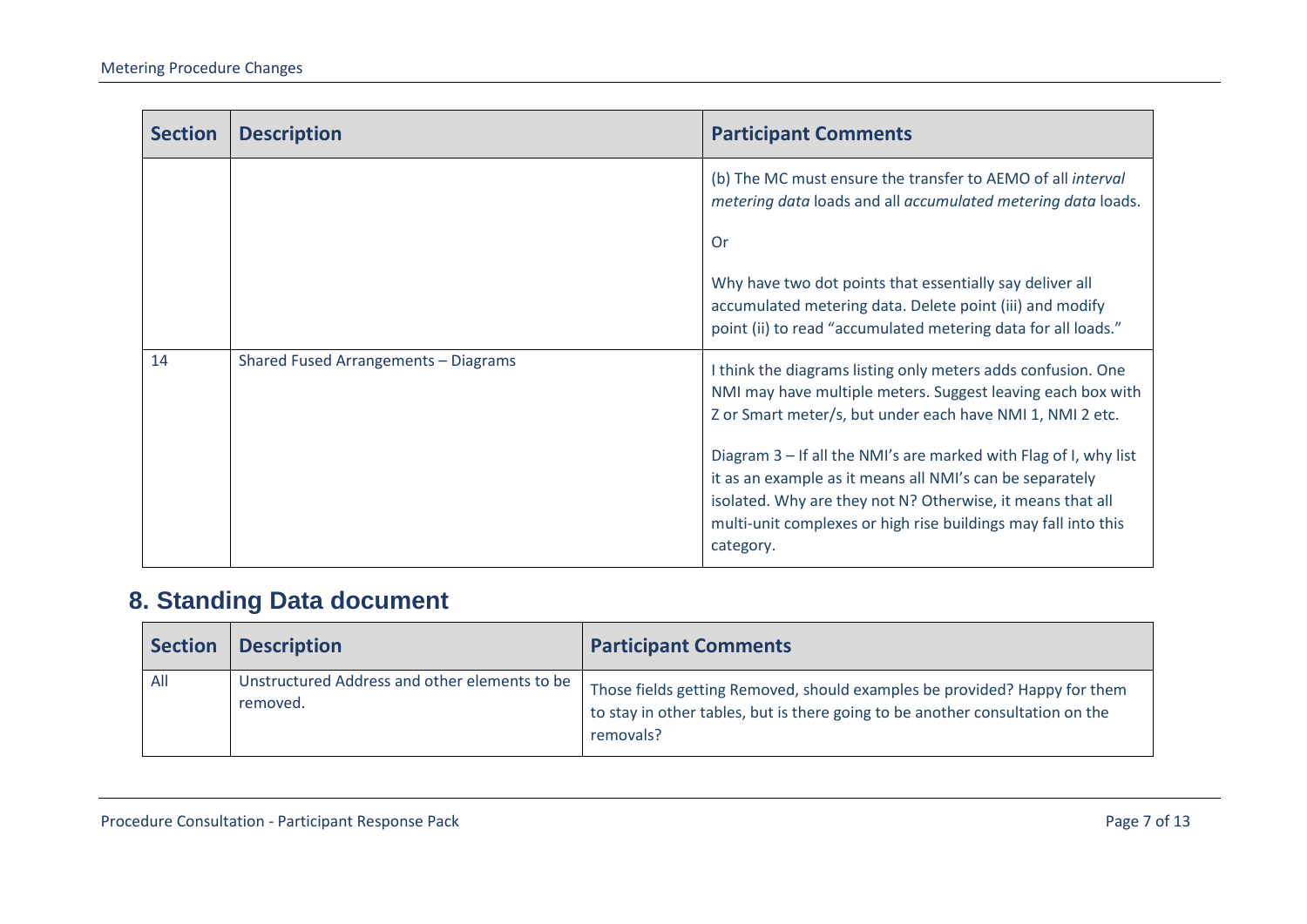| <b>Section</b> | <b>Description</b>                        | <b>Participant Comments</b>                                                                                                                                                                                                                                             |
|----------------|-------------------------------------------|-------------------------------------------------------------------------------------------------------------------------------------------------------------------------------------------------------------------------------------------------------------------------|
| $\overline{2}$ | Wording under "NMIs may or may not have:" | The sentence beginning with "Records on" should be listed as a dot point in<br>the same way as the two above as it would clearly show requirements.                                                                                                                     |
| 4.2            | Table 4                                   | There is no data element for following to indicate format, max length or<br>aseXML data element name.                                                                                                                                                                   |
|                |                                           | <b>Current Transformer Test Date</b>                                                                                                                                                                                                                                    |
| 7.2            | Table 13                                  | There is no data element for following to indicate format, max length or<br>aseXML data element name.                                                                                                                                                                   |
|                |                                           | <b>Connection Configuration</b><br><b>DP Number</b><br><b>GNAF PID</b><br><b>House Number To</b><br>Meter Malfunction Exemption Expiry Date<br><b>Meter Malfunction Exemption Number</b><br><b>Section Number</b><br><b>Shared Isolation Point Flag</b>                 |
| 8.3            | Table 17 examples                         | Incorrect examples provided. This Table 17 should not be here, but be part of<br>Table 14.                                                                                                                                                                              |
| 9.1            | Table 18 - RegisterID and Suffix          | Dot point 2 for Interval meters in both again say " Suffix must match<br>RegistersID". This was not agreed with and repeeled in other versions and<br>consultations. Suggested wording for each is below.<br>RegisterID - For Interval Meters, the RegisterID may match |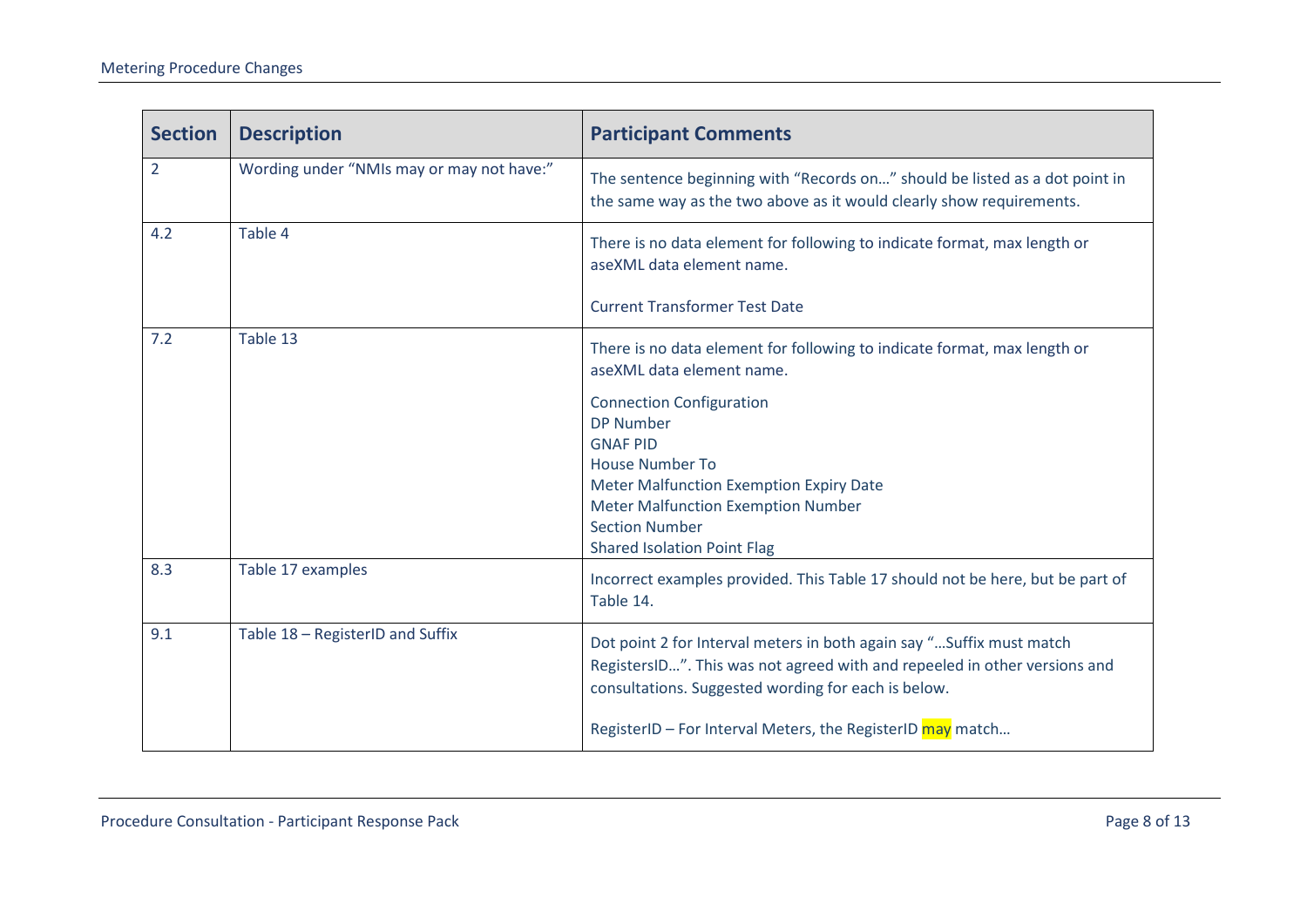| <b>Section</b> | <b>Description</b>                 | <b>Participant Comments</b>                                                                                                                                         |
|----------------|------------------------------------|---------------------------------------------------------------------------------------------------------------------------------------------------------------------|
|                |                                    | Suffix - For Interval Meters, the Suffix in the CATS_REGISTER_IDENTIFIER table<br>must match the ElectricityDataStream Suffix in the CATS_NMI_DATA_STREAM<br>table. |
| 9.3            | Table 20 - TimeOfDay               | Example for Interval meter is incorrect and does not align to allowed values in<br>Table 29. Should be "INTERVAL".                                                  |
| 9.3            | Table 20 - Controlled Load         | Example for Basic meter is incorrect and does not align to allowed values in<br>Table 30. Should be "YES".                                                          |
| 12             | <b>Historical Information only</b> | Where paragraph starts with "The NMISuffix was first used" add heading                                                                                              |
|                |                                    | 12.1 Historical Information and Guideline only.                                                                                                                     |
|                |                                    | Add this as a heading and new clause number here where details how the<br>NMISuffix was used.                                                                       |
| 15.1           | Table 56 - TimeOfDay               | The CL1 should be replaced with YES.                                                                                                                                |
| 16             | Table 1                            | Should be Table 57.                                                                                                                                                 |

#### **9. MSATS Procedures: MSATS Procedures: CATS**

<span id="page-8-0"></span>

|     | Section   Description | <b>Participant Comments</b>                                                                                                                                    |
|-----|-----------------------|----------------------------------------------------------------------------------------------------------------------------------------------------------------|
| All | Codes                 | Why are some Code tables listed in the Standing Data for MSATS, section 11,<br>and others listed in this Procedure? If you have to specifically point this out |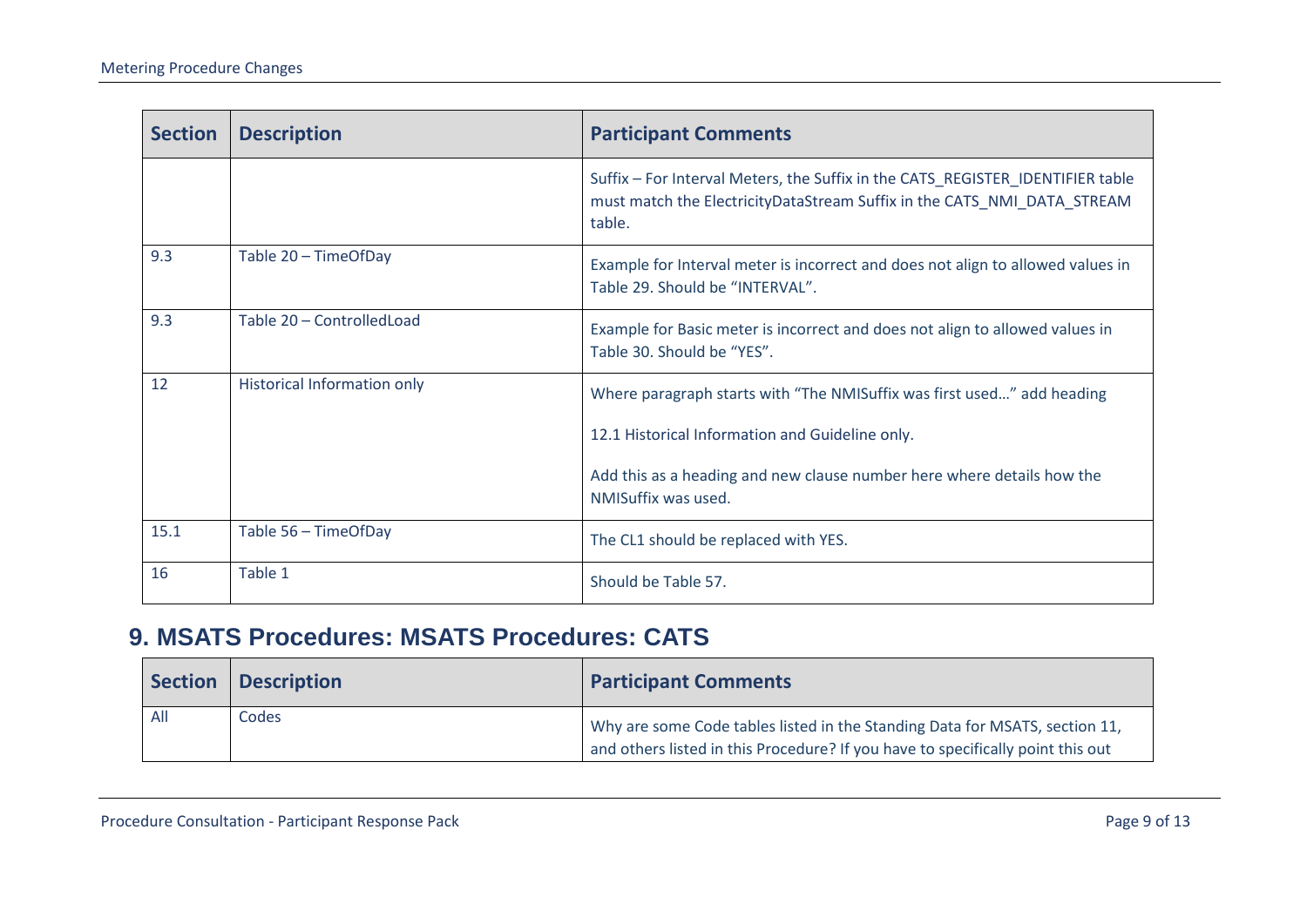| <b>Section</b> | <b>Description</b>                | <b>Participant Comments</b>                                                                                                                                                                                                                                                                          |
|----------------|-----------------------------------|------------------------------------------------------------------------------------------------------------------------------------------------------------------------------------------------------------------------------------------------------------------------------------------------------|
|                |                                   | [4.7.2(c)], then move that Code into this procedure, otherwise move all the<br>codes listed in this document into Standing Data for MSATS into section 11 [i.e.<br>all in 1 location], and provide appropriate links from this document.                                                             |
| 2.3            | (b)                               | Add fullstop at end of sentence to align with other points.                                                                                                                                                                                                                                          |
| 4.5            | Table 4-D - XBOUNDRY              | Description has too many "to"s in table.                                                                                                                                                                                                                                                             |
| 4.7.2          | Table 4-H - Description of Code A | Suggest rewording to clarify meaning                                                                                                                                                                                                                                                                 |
|                |                                   | Applies when an NMI Datastream Suffix is used in combination with the<br>DataStreamType to determine whether athat DataStream Suffix is to be used in<br>the settlements process or where any other metering data has been configured<br>to support the calculation of Unaccounted for Energy (UFE). |
| 4.7.2          | Table 4-H - Description of Code I | Appears to be two fullstops after UFE.                                                                                                                                                                                                                                                               |
| 4.7.3          | Table 4-I - Description of Code C | Why are there spaces and $\frac{d}{b}$ in the description? Are there some words missing?<br>Suggest rewording all for further clarity and standard.<br>Applies when the Meter Register associated with the NMI is current.                                                                           |
| 4.7.3          | Table 4-I - Description of Code R | Suggest rewording to clarify meaning                                                                                                                                                                                                                                                                 |
|                |                                   | Appears to be two spaces after UFE.                                                                                                                                                                                                                                                                  |
| 4.7.3          | Table 4-I - Description of Code D | Suggest rewording to clarify meaning                                                                                                                                                                                                                                                                 |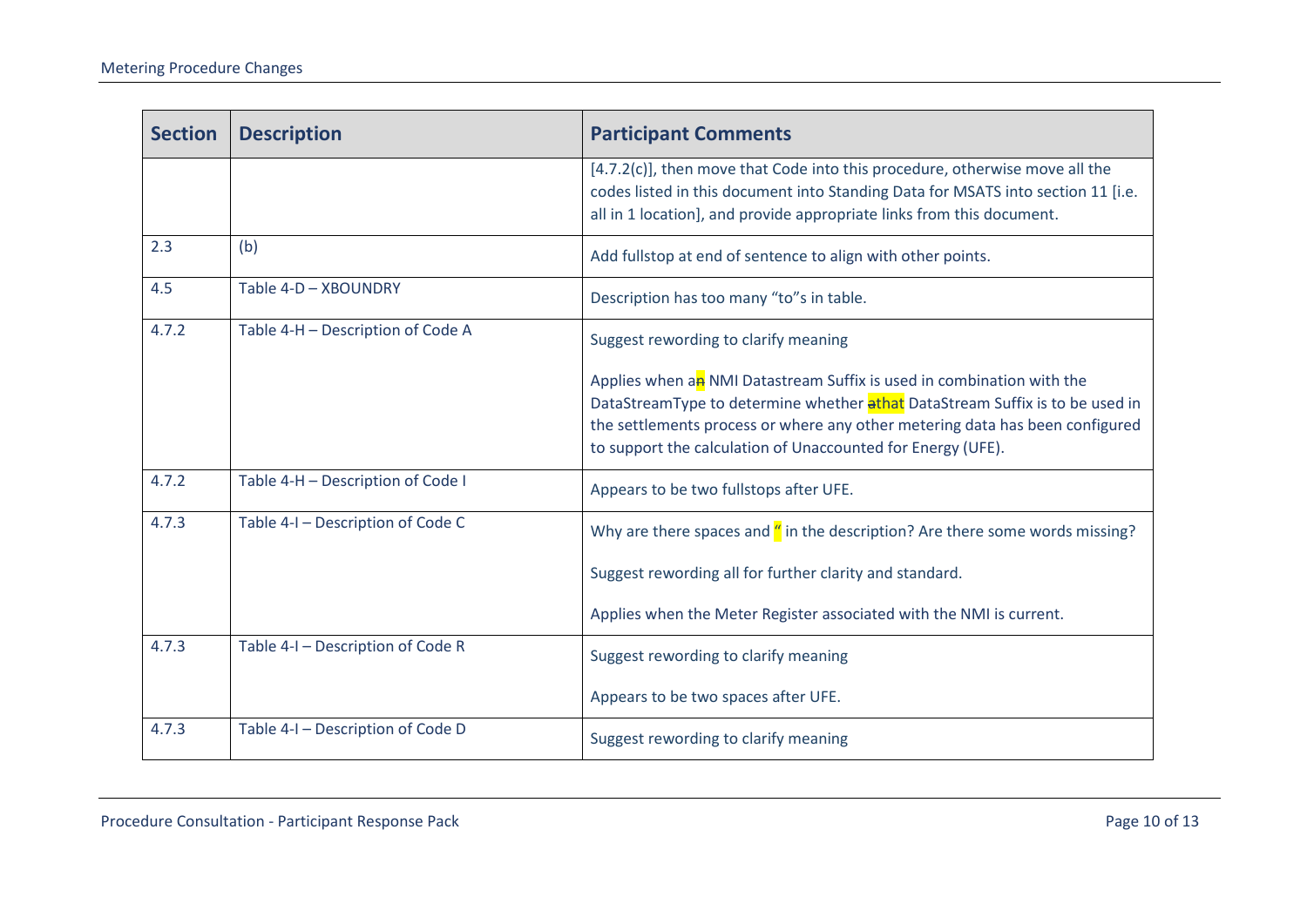| <b>Section</b> | <b>Description</b>     | <b>Participant Comments</b>                                                                                                                                                                                                                                        |
|----------------|------------------------|--------------------------------------------------------------------------------------------------------------------------------------------------------------------------------------------------------------------------------------------------------------------|
|                |                        | Applies when the Meter Register associated with the NMI is disconnected.                                                                                                                                                                                           |
| 4.11           | Datastream Status Code | Why have two headings the same, meaning the same, but different words. This<br>clause should be part of 4.7.2. Suggest the following<br>4.7.2, keep (a) delete (b) and replace with 4.11 (b); add 4.11 (c) (d); change<br>4.7.2 (c) to 4.7.2 (e) then delete 4.11. |

**10. MSATS Procedures: Procedure for the Management of Wholesale, Interconnector, Generator and Sample (WIGS) NMIS (MSATS Procedures: WIGS)**

<span id="page-10-0"></span>

|     | Section   Description | <b>Participant Comments</b> |
|-----|-----------------------|-----------------------------|
| All | $1.4$ – Codes         | Same as CATS procedures.    |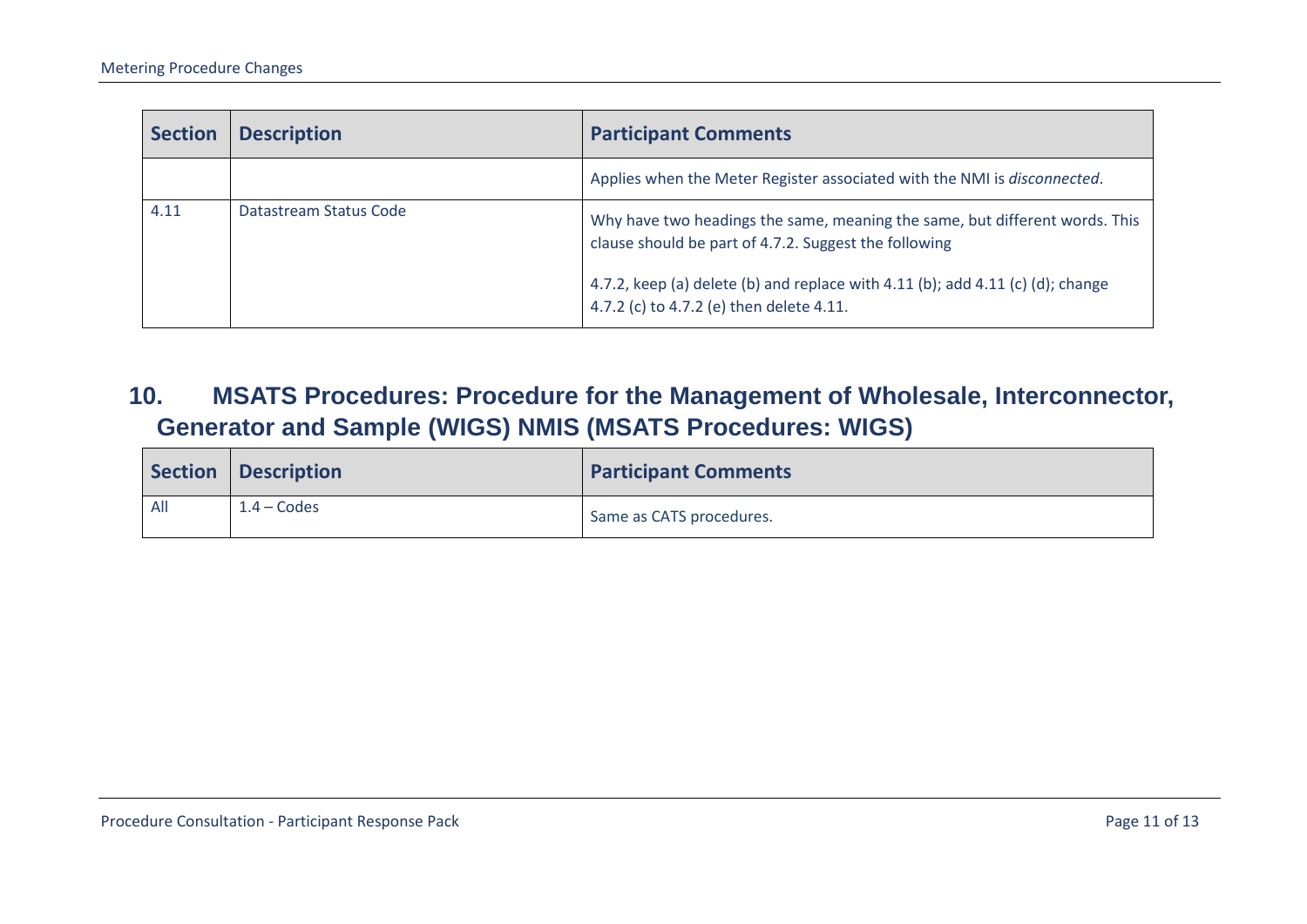### **11. Metrology Procedure: Part B - National Electricity Market (Metrology Procedure: Part B)**

<span id="page-11-0"></span>

| <b>Section</b> | <b>Description</b>    | <b>Participant Comments</b>                                                                                                                                   |
|----------------|-----------------------|---------------------------------------------------------------------------------------------------------------------------------------------------------------|
| 3.3            | 3.3.6 & 3.3.8         | Out of scope I know, but please pass onto the MSWG for<br>consideration. These two (Type 16 and 18) should be merged<br>as a Type 18, and add dot point below |
|                |                       | (d) as a result of Site or End User information, the original<br>Substitutions are in error and a correction is required.                                     |
| 6.1            | Point (d) grammatical | Start each dot point with capital letter to conform to other<br>dot points here.                                                                              |
|                |                       | Fix the wording and remove the "data" from paragraph.<br>Change to                                                                                            |
|                |                       | " Agreed Loads as follows:"                                                                                                                                   |
| 13.1.3         | Point (d) grammatical | The word "each" is listed twice.                                                                                                                              |
| 13.1.4         | Point (b)             | Can you please reword this last sentence for clarity. Suggest<br>making this its own dot point.                                                               |
|                |                       | distribution loss factor.                                                                                                                                     |
|                |                       | (c) An unmetered load NMI cannot have Controlled<br>Unmetered Devices and Uncontrolled Unmetered Devices.                                                     |